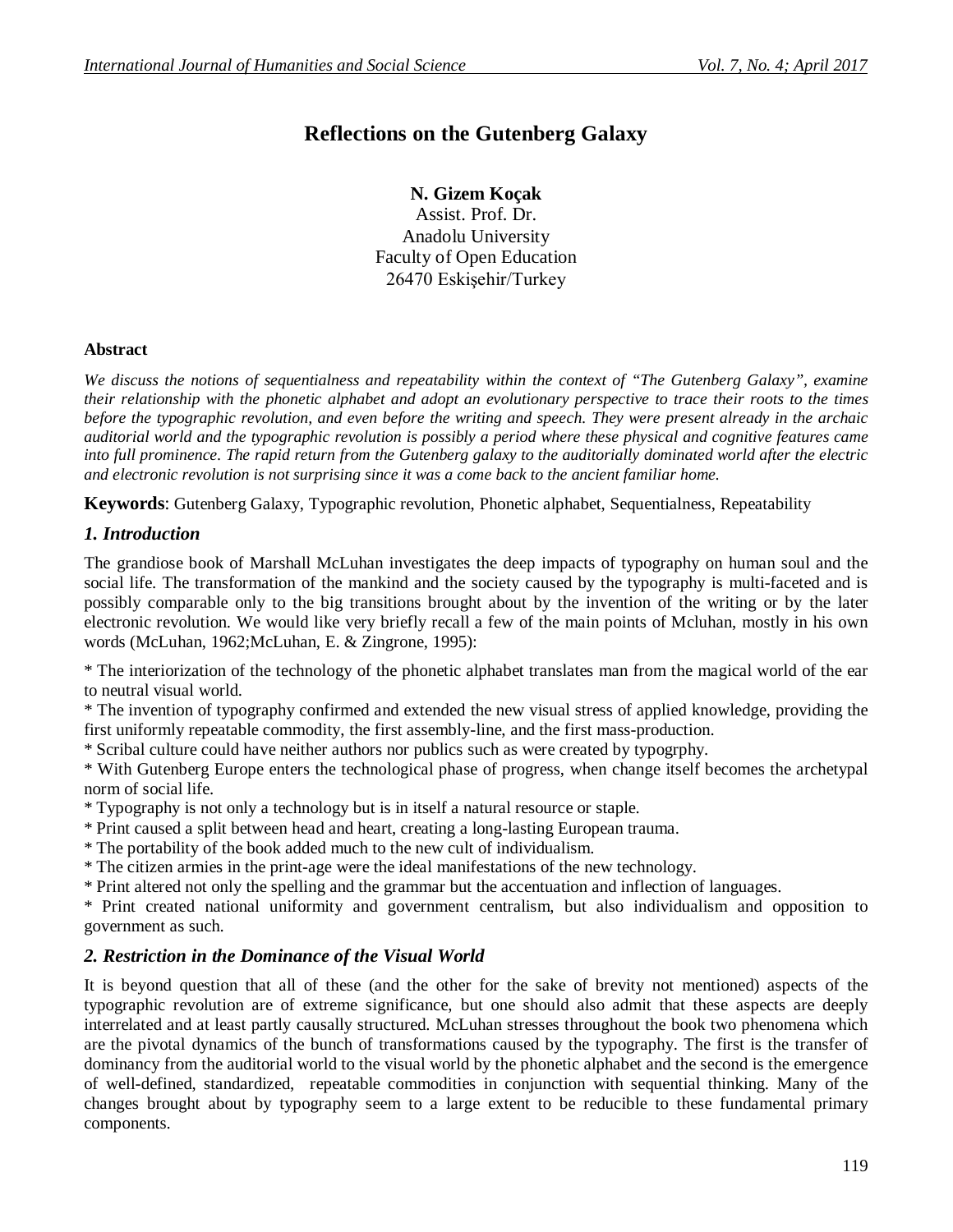It is more than remarkable that the increasing weight of the visual world promoted the sequentiality in thinking and handling. The visual world, being embedded into a background of several space dimensions, is intrinsically non-sequential and devoid of a natural order. If any, we could only say that the distance between the objects and the eye could be an ordering parameter, as implicitly arises in perspective, but even in this regard, there are certainly several objects having the same distance to the eye, so that this group of objects are not sequential in themselves. Any effort to order them sequentially would be artificial since these objects with the same distance to the eye are distributed in a quasi-planar part of space and hence non-sequential. The auditorial (or acoustic) world however is naturally sequential. The running, directed, one-dimensional time, whatever its true ontological nature mightbe, orders the acoustic sensations sequentially. It can surely happen that we can receive simultaneous acoustic signals from different senders, but this is normally a noise and nuisance; it is the exception rather than the rule, and an exact simultaneity is physically rather very improbable.

So how did it come that by the advent of phonetic alphabet and then of typography the visual overtook the auditorial and promoted the sequentialness in a rather unexpected and almost contradictory way? Now, it is obvious that we read by our eyes and not by our ears. The more time we invest to reading, the more we use our visual sense and repress the auditorial sense. And not seldom we seek silence during reading. McLuhan reminds again and again that in pre-typographic medieval times reading was loud! This is a very remarkable circumstance. Could it be for the compensation of the repressed auditorial sense? Or a relict from auditorially dominated times when the message was the speech? It seems that reading needs to be learned and it can take centuries. Anyway, the exclusive sense for the reading is the visual without any dispute. But what is the structure the visual sense is confronted with? Though Ivins Jr. (1953) rightly stresses the importance of printed pictorial material and its impact on subsequent thinking, science and technology, a printed book is mainly a linear array of letters. They are printed ona page of paper and though the page is apparently two-dimensional, the array which exhousts the page by jumping from a line to the next, is genuinely one dimensional and thus sequential. And it was so since the dawn of writing. We will discuss the specifics of the typographically written word, but sequentialness was immanent already in the hand-written word. McLuhan attributes deservedly great transforming power to the phonetic alphabet, but sequentialness is not bound to it; it was inevitable even in the pictographic writing, since the pictograms had to be written in a structured sequential order and not displayed arbitrarily on a piece of surface.

Resuming this point, we can say that it was not the turnover from the auditorial world to the visual which brought as a byproduct the sequentiality, but it was the intrinsic sequentiality of writing which forced the visual sense to operate on a matrix alien to it. The three-dimensional visual apparatus took stage, but was forced to operate on a one-dimensional assembly line, rather reminiscent of "Modern Times" of Chaplin. We turn from the auditorial to the visual world, but at the same time restrict it from three dimensions to one. It wasn't for nothing that McLuhan speculated that the schizophrenia might be a necessary consequence of literacy. The triumphal procession of the phonetic alphabet truly transformed the proportions between the senses in favor of the visual and in parallel to this the sequentialization of information processing and then of production. So, there is a vertract relationship between the shift from auditorial to visual on the one hand and the sequentialization on the other hand. They both have the same driving force, the (mainly) phonetic alphabet, but along the common evolvement the shift, and hence the visual, is the server, and the sequentiality lives on the visual's expense.

#### *3. The Ghost of Uniform Repeatability*

Probably the most conspicuous trademark of typography is repeatability. The printed book seems to be the first uniformly repeatable commodity, produced on the first assmbly-line and giving rise to the first mass-production, as remarked by McLuhan. This evaluation has three components. We are not in a position to judge whether in 14. and 15. centuries in some regions of the world with highly developped manufacture industries (for example in Gujarat in India) some forms of assembly-line-like production procedures already emerged and mass-production was operational for overland and overseas trade (for the Ottoman Empire, China and for Europe); it would be at least an interesting topic to investigate how close those medieval economies came to assembly-line and massproduction(Hobson, 2004; Goody, 1995) In any case, the other property of the printed book, uniform repeatability, seems to be hardly expected from mainly hand-made manufacture products. Uniform repeatability certainly deserves further discussion. If there is a uniform repeatability, then it is certainly the printed letter! But what about the hand-written letter? Isn't it uniformly repeatable? It depends on the writer.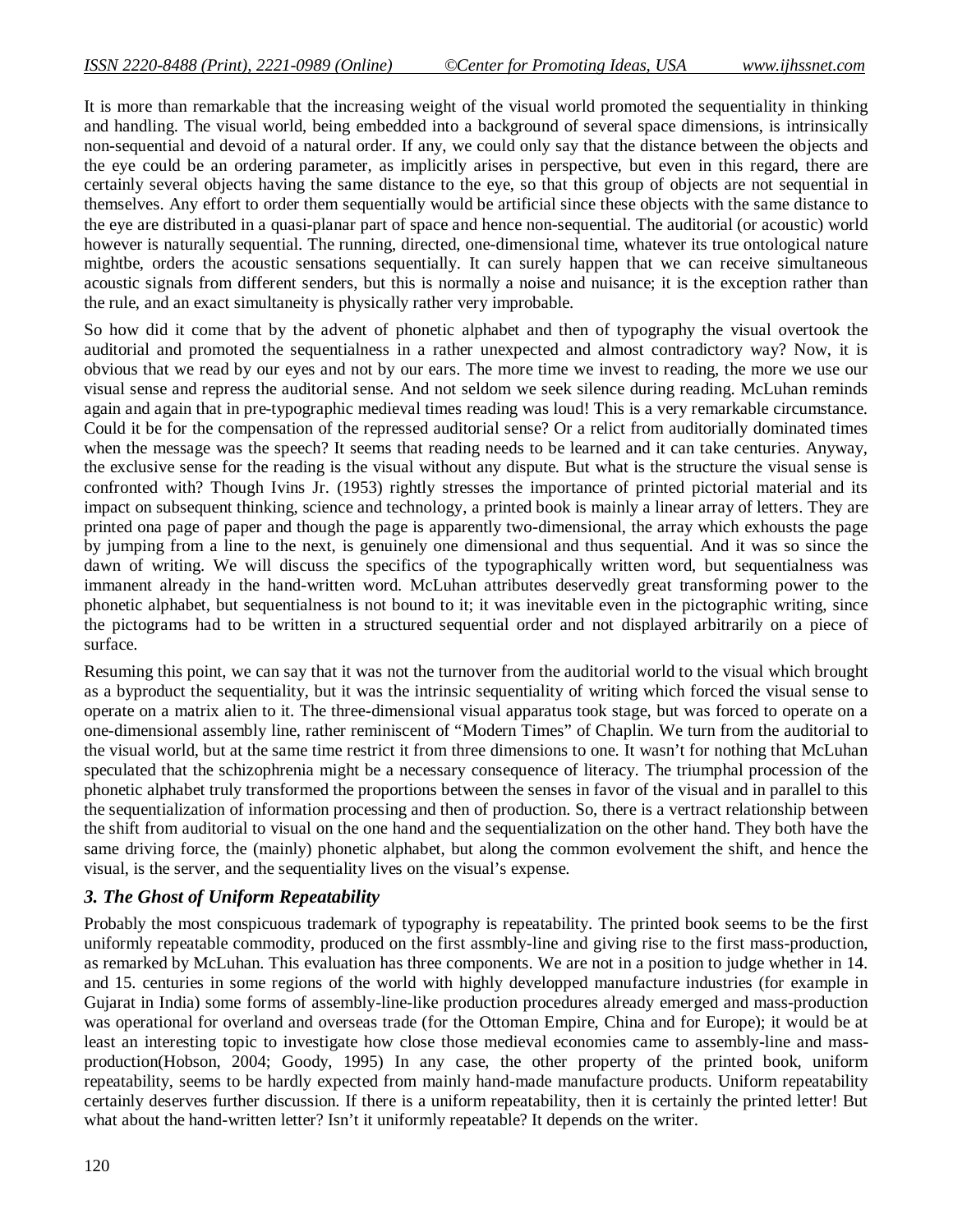We can conceive that some professional scribes could produce almost uniform hand-written letters without any discernable distortions for the reader, but admittedly they would do this in rather long timespans and to high prices without any chance to compete with typography. The average scribe would produce hardly uniform letters. At this point we must be aware however, that even in printed letter the uniformity is somewhat relative due to the usage of different fonts for the same letter. Even the same font can slightly differ from printer to printer and the reader had to master various shapesfor the same letter. It is sometimes amusingly and bitterly commented that medieval gotic was not easy reading.

Nontheless, the human brain was already a great master in recognizing, identifying, classifying and categorizing self-replicating signs and patterns long ago by the advent of typography. It was a childs play for him to recognize printed letters, or hand-written letters either. It is true that the printed book represented an ideal prototype for uniformly repeatable, available, portable commodity, but it seems that repeatability refers here not so much to the printed and recognizable letter and word, as to the printed book itself which is truely uncomparable to the handwritten book in every respect. The miracle of the printed book was surely enabled by the moving lead letters, bu its success is probably a more complex social phenomenon in a boiling and transforming society, transcending the mere repeatability and availability of the commodity itself.

## *4. Before the Phonetic Alphabet*

One can surely not overestimate the impacts of the phonetic alphabet on the world-conception of the man resulting from the great shift from the auditorial world to the visual world, transforming him at the end (till the end of the era of the Gutenberg Galaxy) into the typographic man, with due blesses and curses. Some authors attribute to the phonetic alphabeteven more than that. Dantzig (2005) advocates the viewpoint that the phonetic alphabet even shaped the structuring of the Euclidean space in the minds of the ancient Greeks. Ivins however is of the opinion that Greek geometric thinking was primarily tactile (Ivins Jr., 1946).It is famously known that Kant considered the structure of the Euclidean space inborn and a priori for the mankind. These are deep controversial issues beyond our concern, but one should bear in mind that man had a billion-year existence in this space and in this environment, most of it without phonetic alphabet, even without speech, but with substantial tactile, auditorial and visual capabilities. He survived in this complex world, so he must somehow have produced some working models of the world surrounding him. This must surely be true for animals also. There are fishes who, by throwing a blob from inside the water, can hit an insect on a twig outside the water and above the water level. This shows that they must have somehow mastered the law of the refraction of light! So we could expect from the species of man, who stays a fewsteps higher on the ladder of evolution, that he develops a conception of space with the help of his tactile and visual senses, well before historical times (though we are not qualified to judge whether it was Euclidean or not).

One could even speculate that the development of our tactile apparatus was a response to the structure of the world (and space) in our vicinity, and that of the visual apparatus a response to the structure of the distant world (and space); the development of the auditorial apparatus a response to rapid movements in our environment. Of the basic needs and instincts of the human being, the security need seems to have the top priority. To perceive an acute danger from the near and far environment we can rely only on our visual and auditorial senses (and maybe to a lesser degree on our smell sense). The visual and auditorial senses are of very different natures and it would be illuminating to know more on their phylogenetic development routes. Seeing is passive in the sense that we can see only in presence of light and can not produce light by ourselves (The adjective "passive" here should not be misunderstood, as seeing, as a construction process on the basis of optical inputs, is an extremely active process).

As a result the visual apparatus is helpless in absence of enough light. On the contrary, the auditorial apparatus is our stronghold in the dark and has a companion in speech apparatus where we can utter comparable signs of the same modality we hear and make sense of. This enables us to use the acoustic modality as a means of communication which proves of utmost importance. Using the optical modality as a means of communication was very limited and negligible for eons, till the creation of writing, which made it possible to communicate without speeking, even without seeing the recipient. The typographic man was born with the birth of writing, though he had to evolve several thousand years to be finally possessed by it; till the revanche of the auditorial modality by the advent of the electronic revolution.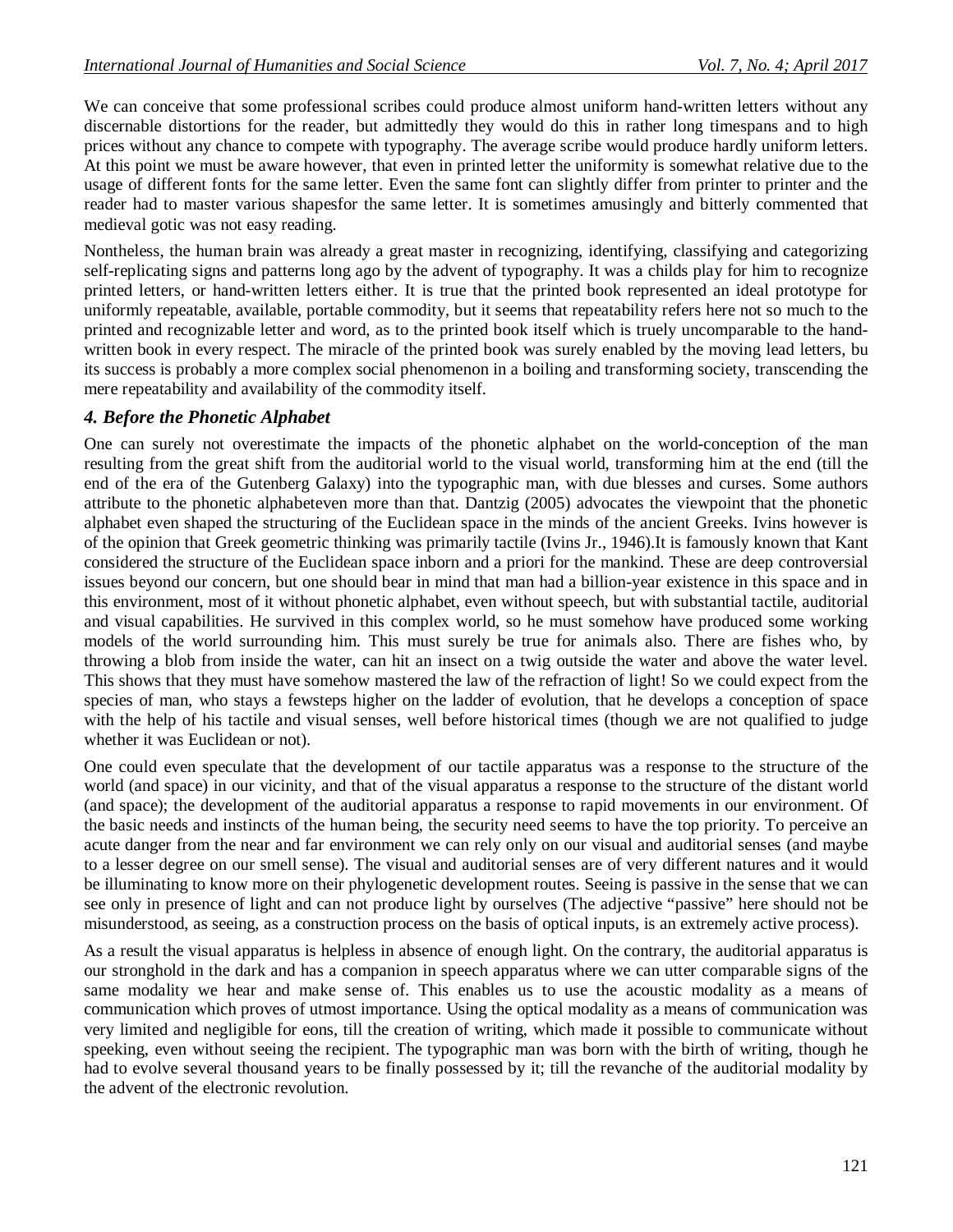We can safely assume that the auditorial sense was primary for the human being at least since the invention of speech. The visual sense had a status of indispensible secondary position. We now wish to examine to what extent sequentialness and repeatability, commonly attributed to the impact of the phonetic alphabet, was already present in the speech apparatus of the auditorial modality. Aside from the time-related natural and physical sequentialness of acoustic signals from the environment and from actively produced sounds, there is a syntactic sequentialness in the structure of speech. Furthermore, for acousticly produced and transmitted words to carry a reliable message, they must be repeatable within narrow margins. But the real mystery of speech lies somewhere else and puts it on the same footing with writing: It is the absolutely abstract assignments of words, which are arbitrary acoustic packages, to objects, actions and notions, without any inner and intrinsic structural relationship. Writing assignssome written symbols to spoken words, mostly structurally unrelated in any way to the words (or notions they represent), at least at certain stage of development, after the pictographic era; the phonetic alphabet being its culmination. Likewise, speech associates sound symbols with notions, structurally unrelated to them. This is an achievement whose importance can not be overestimated. It is difficult to understand how it could ever been possible to transmit meaning via meaningless symbols!

## *5. The Magic of the Abstract Assignment*

If you want to describe an animal to your cave-mate you can draw a picture, a sketch, highlighting the characteristic features of the animal and you can be almost sure that your mate understood what you meant. What you want to tell about this animal is a bit more difficult to depict, but somehow you can draw a spear if you intend to propose that tomorrow the team should try to kill one of those animals or you could draw high-held hands if you want to indicate that this animal is mighty and holy. We could say that here we are producing a "contentaddressed" message, which is in a certain sense self-explaining. It could be understood even in the absence of the sourceof the message.

But to assign an acoustic signal, a certain package of sound, to this animal, which is meant to represent it, is a marvellous leap of intellectual achievement. Probably in earlier stages of this novel method of transmitting messages, the signal associated with an animal might well have been related to sounds uttered by this animal, but what about animals without a definite characteristic sound, what about trees, and other objects in the environment significant for our people? Most difficultly, what about actions, intensions, thoughts and feelings? They have hardly characteristic sounds. So, the new invention, which later will evolve to the performance what will be called the speech, must be developed consistently on a content-independent basis of assignment of arbitrary acoustic signals to objects and actions, devoid of any intrinsic meaning. The meaning of the signal will lie in the convention.

The emergence of this ability of speech is one of the biggest problems of science. It is intimately related to the evolution of human anatomy and physiology since we are the only species with a speech apparatus and it is interweaved with other aspects of human life such as psychology, sociology, and maybe not the least, geography (Fitch, 2000; Cheney & Seyfarth, 2005). Regarding the time when the language evolved, there is another ongoing dispute, but one can safely assume that it will somehow be expressed in terms of a few hundred thousand years (Night; 2016; Sverker, 2006). As comparison, one should bring to mind, that writing was invented about five thousand year ago, and the typography about five hundred years ago; the electric revolution about hundred years ago. These time scales are deeply meaningful as we come to discuss below.

## *6. Beneath the Tip of the Iceberg*

This achievement of abstract assignment of acoustic signals (names) to objects and actionspresupposes another abstract ability: To recognize objects, to differentiate action types and to build notions. This ability we share with most of the animals insofar as they are able to recognize, for example, their predators or prays. This is a must for the animal to survive. For our own species, we can presume that this ability took millions of years to evolve, based on earlier experience of assumedly billion years.

It happens so that a certain species of predator or pray "repeats" itself in the sense that there are rather many of them, which differ within narrow ranges so that they can be "abstracted" to a template, or to a kind of "notion" for the animal who is in need to recognize it. As the predator or pray can appear in very different positions, this necessitates a more complex recognition apparatus on the side of our animal, which transcends a simple static comparison. The same applies to actions and behaviour modes, coupled with a need for prediction.